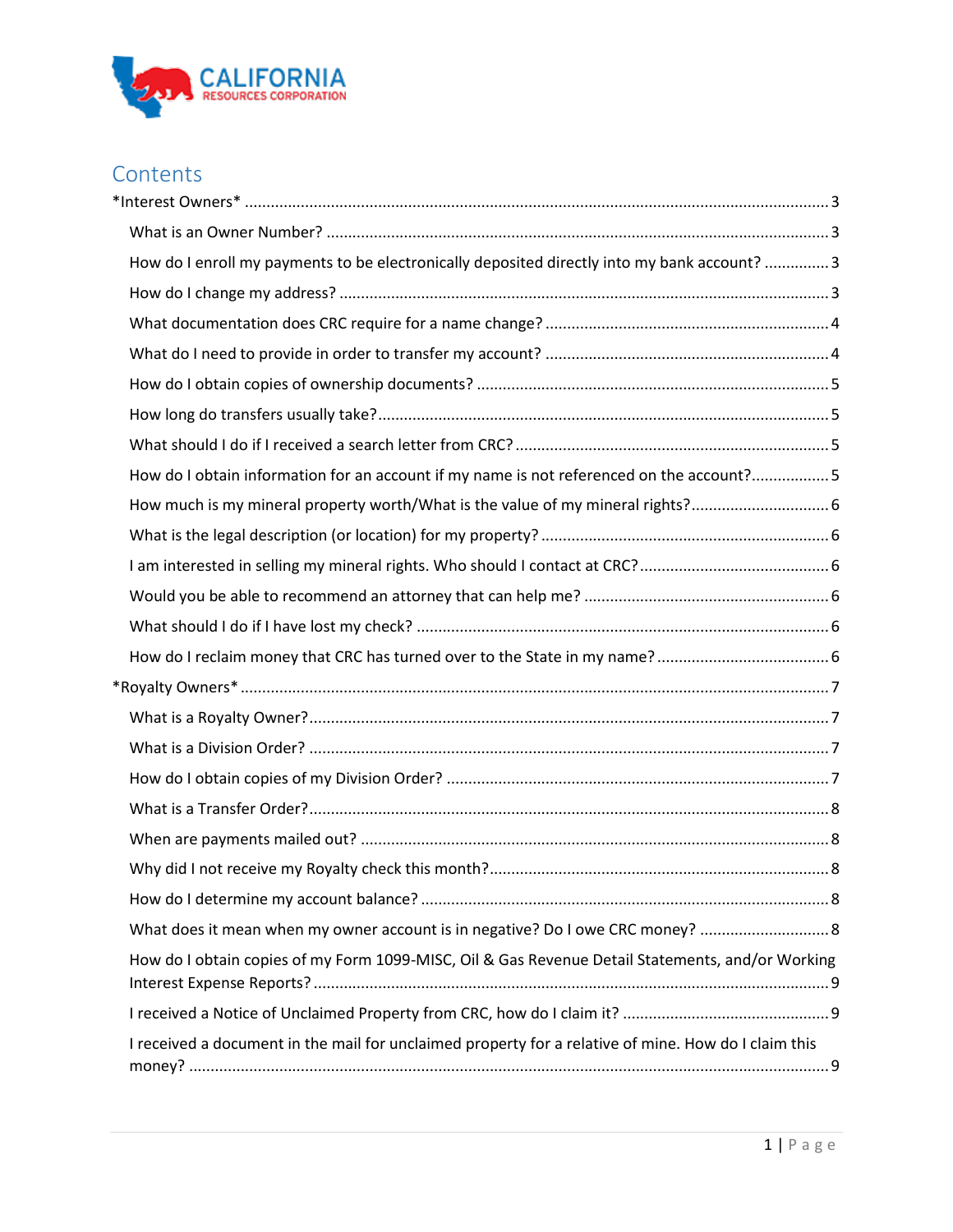

| I have moved and forgot to notify CRC, until I received a document from the state regarding |  |
|---------------------------------------------------------------------------------------------|--|
|                                                                                             |  |
|                                                                                             |  |
|                                                                                             |  |
|                                                                                             |  |
| What should I do if I forgot my password to my account at CRC Royalty website?11            |  |
|                                                                                             |  |
| What do I do if I receive a suspicious email that appears to come from CRC? 11              |  |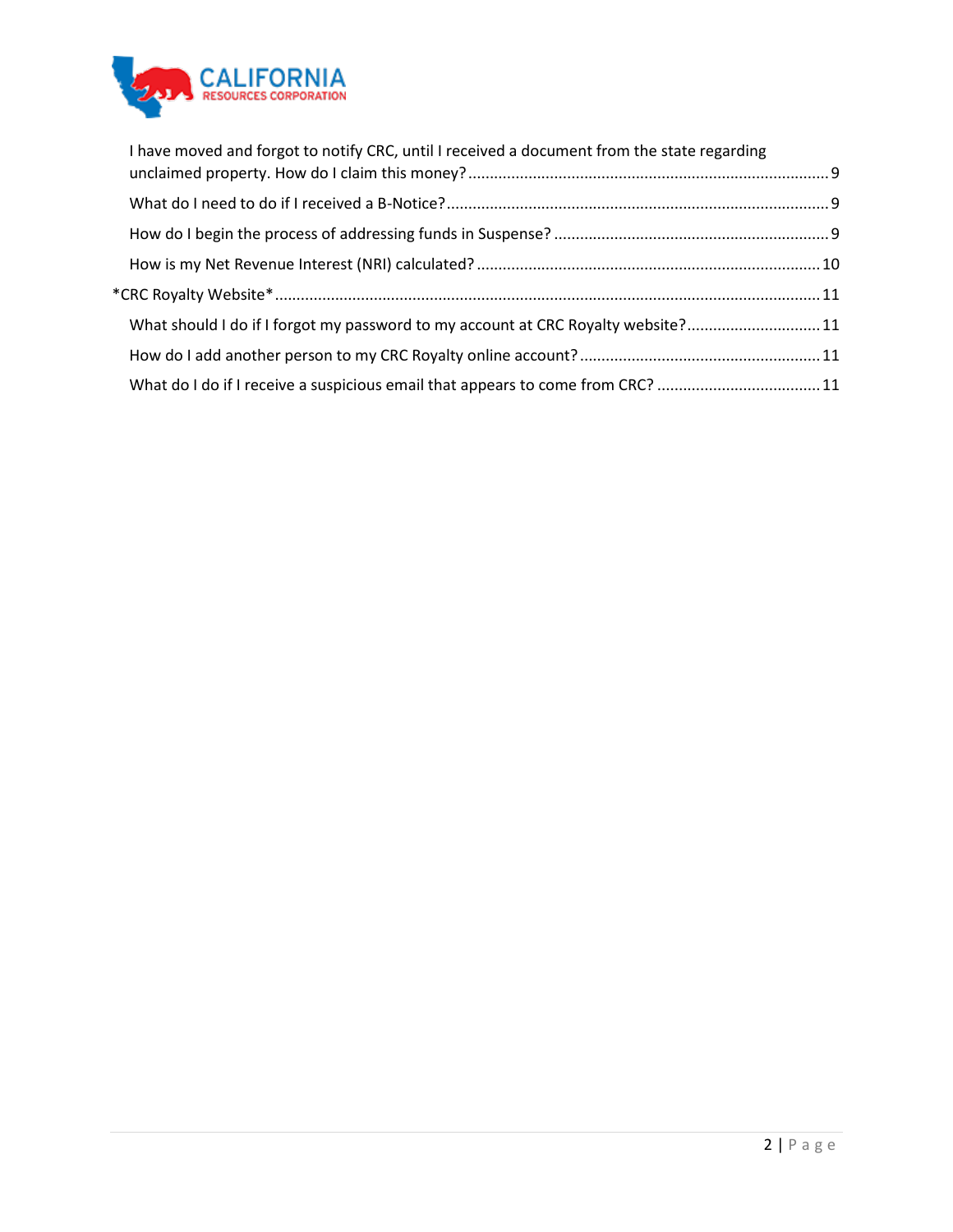

# \*Interest Owners\*

## <span id="page-2-1"></span><span id="page-2-0"></span>What is an Owner Number?

An Owner Number is a CRC-assigned number that is unique to each owner account, also known as a Business Associate Number (BNA Number). Please include your Owner Number in all communications with CRC. If you have forgotten or do not know your Owner Number, please contact the CRC hotline at 1-855-272-5519 Option 1 or email [LandAdministration@CRC.com,](mailto:LandAdministration@CRC.com) for assistance.

## <span id="page-2-2"></span>How do I enroll my payments to be electronically deposited directly into my bank account?

You may elect for your payments to be directly deposited into your bank account via our electronic fund transfer (EFT) option. Selecting EFT will prevent lost, stolen or mail delayed checks and is safe and secure. To submit a request for EFT, please refer to the Forms section of your main page and click on [Direct Deposit](http://www.crc.com/images/documents/interestowners/Direct-Deposit-Form.pdf) or go to the My Account tab and click on Direct Deposit Request. Please send your signed written notice in an email to LandAdministration@crc.com, via fax at 661-621- 6372, or via mail to:

> **California Resources Corporation** Attn: Land Administration 11109 River Run Blvd. Bakersfield, CA 93311

If you are unsure if your account is already setup to be directly deposited, please contact the CRC hotline at 1-855-272-5519 Option 1 or email [LandAdministration@CRC.com,](mailto:LandAdministration@CRC.com) for assistance.

## <span id="page-2-3"></span>How do I change my address?

Please refer to the [Change of Address](http://www.crc.com/images/documents/interestowners/Change-of-Address-Form.pdf) form located in Forms section of the your main page and click on Address Change or go to My Account tab and click on Address Change section of this website. CRC will only accept written notice of an address change. Said written notice must be submitted by the interest owner or his/her authorized agent. If the written notice is sent by someone other than the interest owner, please enclose a copy of the document granting authority to act on behalf of said interest owner, such as a Power of Attorney. Please send your signed written notice in an email to LandAdministration@crc.com, via fax at 661-621-6372, or via mail to:

## **California Resources Corporation**

Attn: Land Administration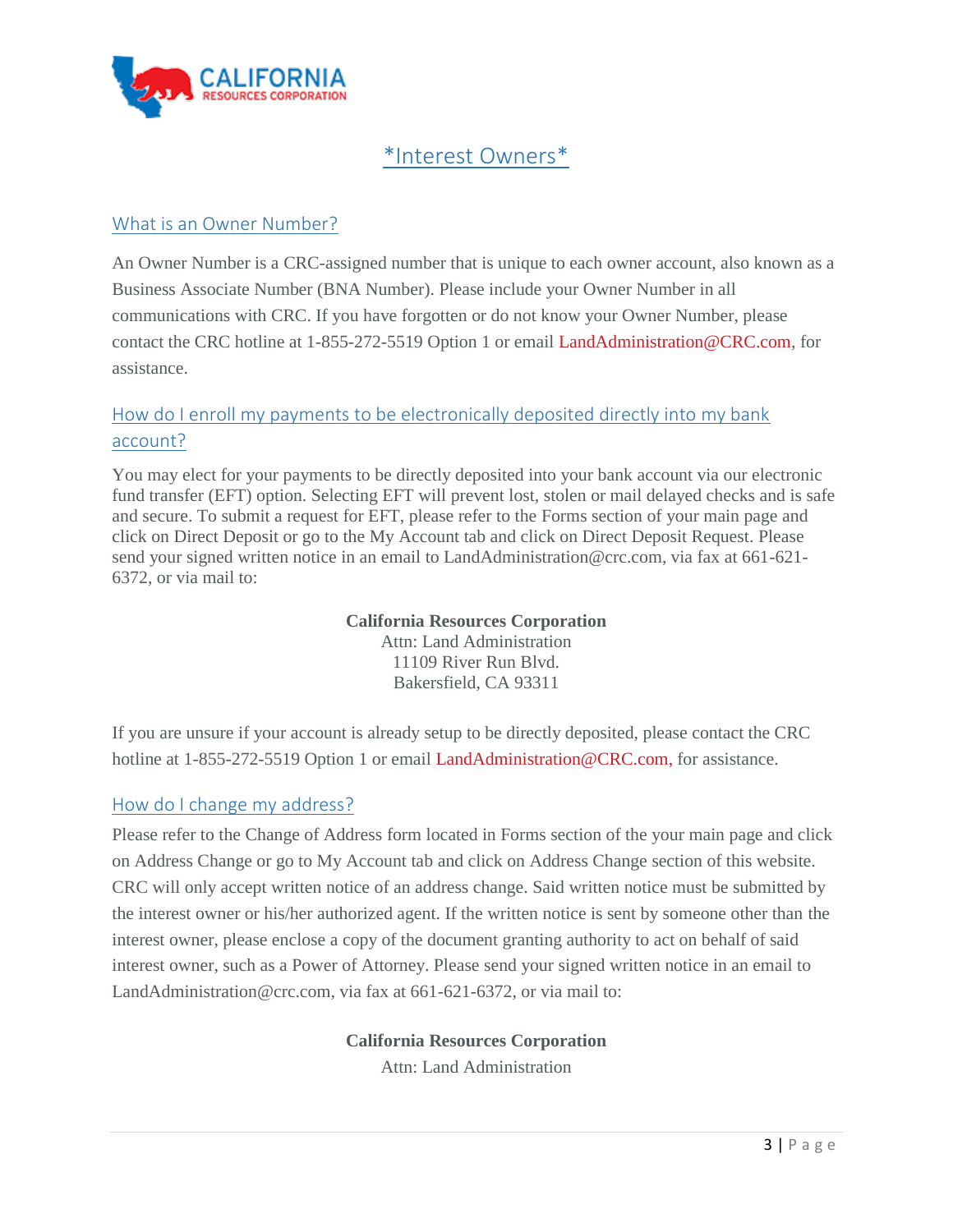

# 11109 River Run Blvd. Bakersfield, CA 93311

## <span id="page-3-0"></span>What documentation does CRC require for a name change?

Please provide the appropriate documents pertaining to the following for Individuals or Corporations:

For Individuals provide appropriate documents listed as follows:

-Married: Please provide a copy of the marriage certificate. -Divorce: Please provide a copy of the divorce decree, reinstating maiden name or other document affecting name change. -Court Proceedings: Please provide a copy of the Court Order.

For Corporations provide the appropriate documentation as follows:

-Corporate Name Change: Please provide a copy of the Certificate of Name Change, Including Tax ID. -Divorce: Please provide a copy of the divorce decree, reinstating maiden name or other document affecting name change. -Court Proceedings: Please provide a copy of the Court Order.

Also, include your owner number or Social Security/Tax identification number in your correspondence, in an email to LandAdministration@crc.com, via fax at 661-621-6372, or via mail to:

> **California Resources Corporation** Attn: Land Administration 11109 River Run Blvd.

Bakersfield, CA 93311

#### <span id="page-3-1"></span>What do I need to provide in order to transfer my account?

Please go to My Account tab and select Ownership Change. Find the appropriate transfer scenario that pertains to your request and submit copies of all pertinent documents in an email to LandAdministration@crc.com, via fax at 661-621-6372, or via mail to:

#### **California Resources Corporation**

Attn: Land Administration 11109 River Run Blvd. Bakersfield, CA 93311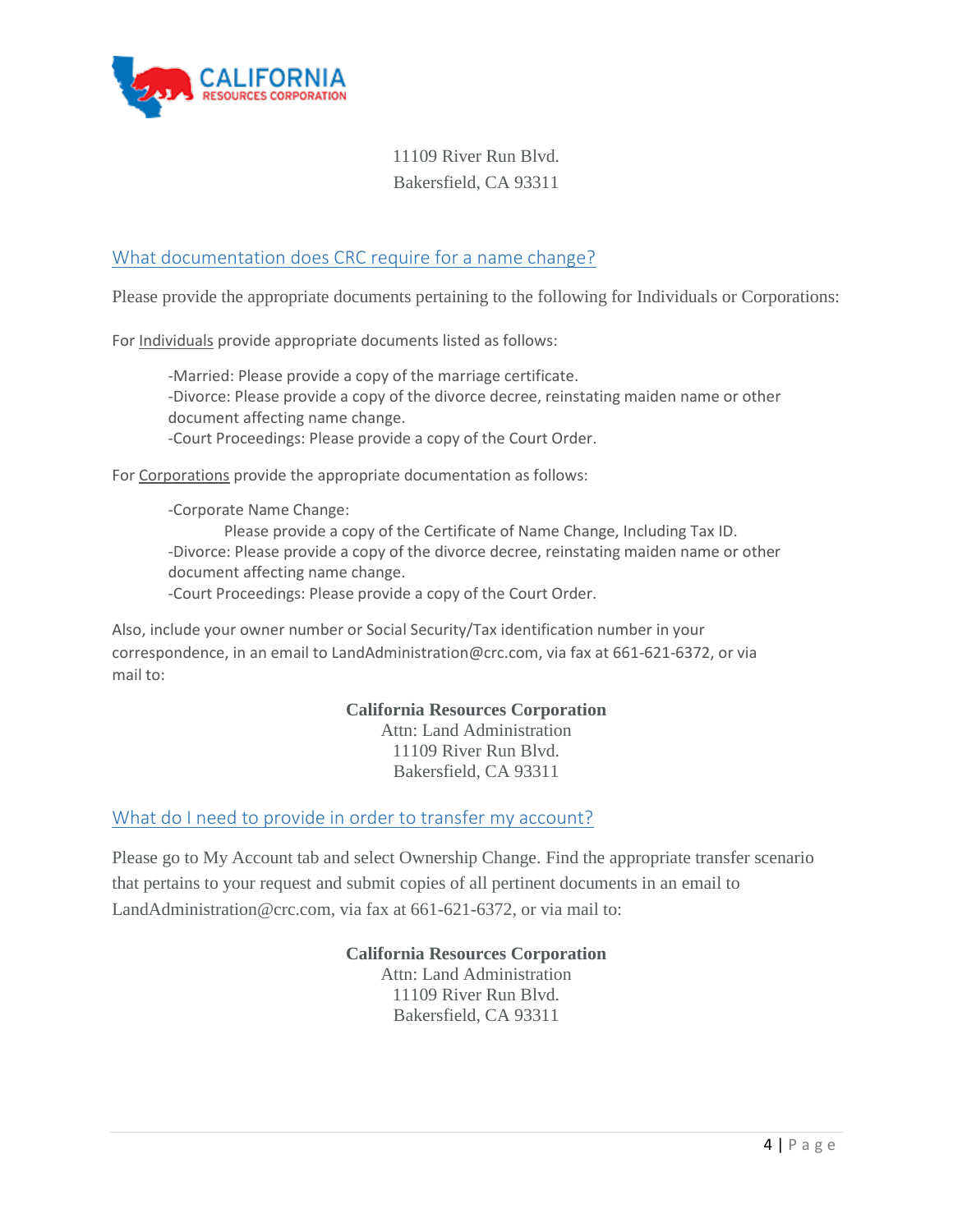

## <span id="page-4-0"></span>How do I obtain copies of ownership documents?

CRC does not provide copies of ownership documents; however, you can contact the County Recorder's Office for the counties in which your interests are located.

## <span id="page-4-1"></span>How long do transfers usually take?

Once documents are received by a CRC representative, they will undergo a review process. If all of the paperwork meets the requirements, as stated in the Ownership Change portion of the My Account Tab section of this website, then the account will be transferred. This process can take anywhere from 2-3 months, if all proper documentation has been submitted.

## <span id="page-4-2"></span>What should I do if I received a search letter from CRC?

Please complete the updated address fields listed on the letter and mail back to CRC in the enclosed return envelope. If you have any questions or concerns regarding your address information, please contact the CRC hotline, 1-855-272-5519 Option 1 or email using the [LandAdministration@crc.com](mailto:LandAdministration@crc.com) for assistance.

## <span id="page-4-3"></span>How do I obtain information for an account if my name is not referenced on the account?

Please prepare a letter with the following information:

- Owner Number
- Owner Name
- The reason why the Owner wants this person to have access to the Owner's information.
- The type of information the Owner wants this person to have access to.
- Owner's signature Electronic signatures will NOT be accepted.
- A form of identification from said Owner that includes said Owner's (1) full name and (2) valid signature.

\*Note: Any sensitive information will be redacted for privacy concerns.

Once the above information is compiled into one document, please send in an email to LandAdministration@crc.com, via fax at 661-621-6372, or via mail to:

> **California Resources Corporation** Attn: Land Administration 11109 River Run Blvd. Bakersfield, CA 93311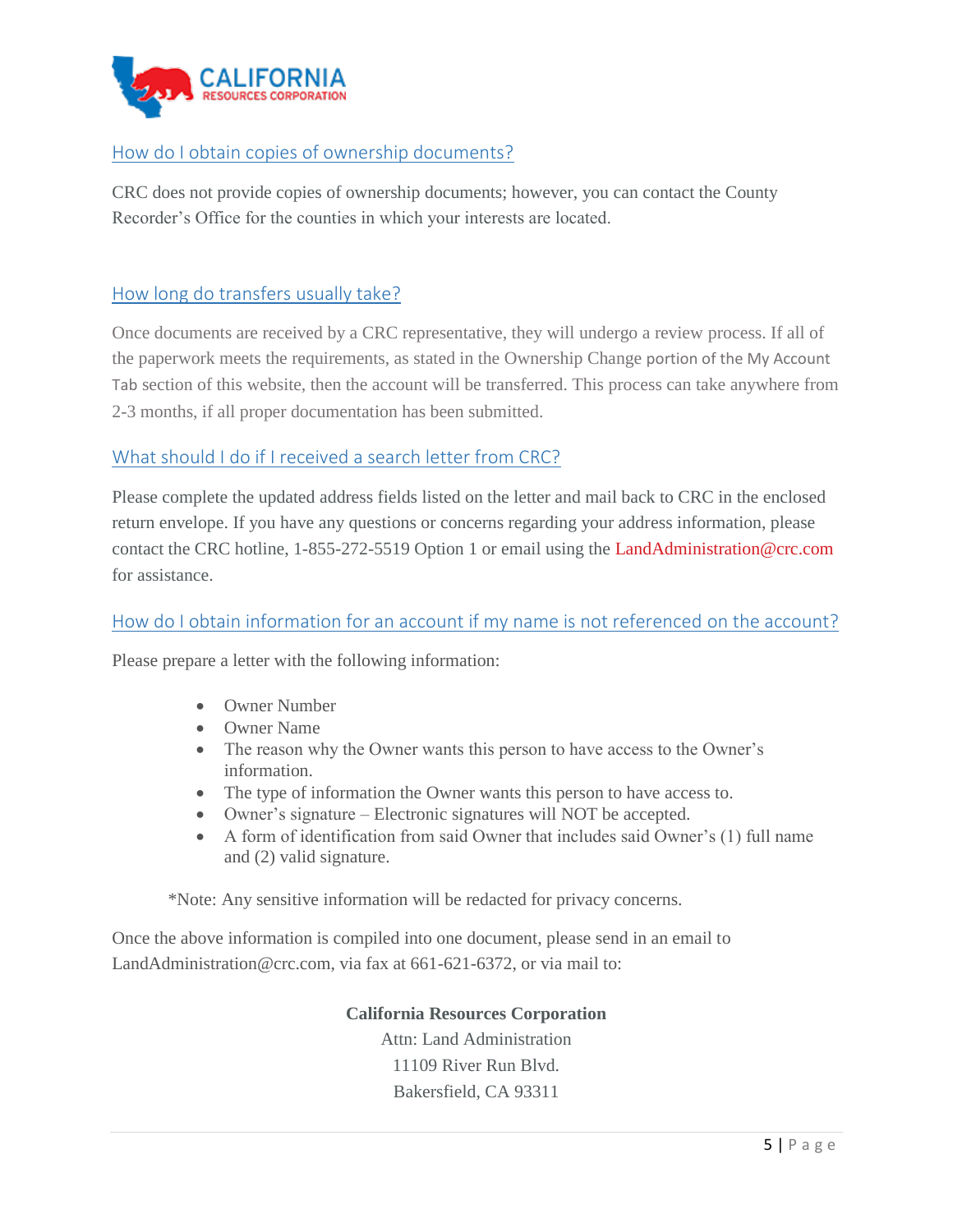

## <span id="page-5-0"></span>How much is my mineral property worth/What is the value of my mineral rights?

CRC does not appraise mineral rights for external informational inquires. However, we can provide you with your payment history at CRC. Please contact the CRC hotline, 1-855-272-5519 Option 1 or email us at LandAdministration@crc.com, for assistance. If you would like a valuation of your mineral property, you can contact a Probate Referee in the county in which the mineral rights are located or a third party that specializes in appraising mineral rights.

## <span id="page-5-1"></span>What is the legal description (or location) for my property?

The property description can be found either on the first page or the Exhibit of your lease. For further assistance, please contact the CRC hotline, 1-855-272-5519 Option 1 or email us to LandAdmnistration@crc.com.

## <span id="page-5-2"></span>I am interested in selling my mineral rights. Who should I contact at CRC?

If you would like to sell your mineral rights, please contact the CRC hotline, 1-855-272-5519 Option 1 or email us to [LandAdministration@crc.com.](mailto:LandAdministration@crc.com) We will submit your information to a CRC Representative, who can review your property and advise if CRC would be interested in purchasing the mineral rights.

## <span id="page-5-3"></span>Would you be able to recommend an attorney that can help me?

CRC cannot recommend an attorney to you, but it is advisable for the attorney you choose to have experience in estate planning or oil, gas and minerals in the area or county in which your interests are located.

## <span id="page-5-4"></span>What should I do if I have lost my check?

Please allow 10 business days for your check to reach you before reporting a lost check. Please contact the CRC hotline, 1-855-272-5519 Option 1, or email us at [LandAdministration@crc.com](mailto:LandAdministration@crc.com) and if your check has not cleared our bank, we will attempt to reissue your payment.

## <span id="page-5-5"></span>How do I reclaim money that CRC has turned over to the State in my name?

Under the escheat laws of each respective state, we are allowed to hold unclaimed funds for a specific period of time. The funds are turned over to the state of the Owner's last known address of record. If the address is unknown, then the funds are turned over to the state of incorporation of the reporting company. CRC's state of incorporation is Delaware.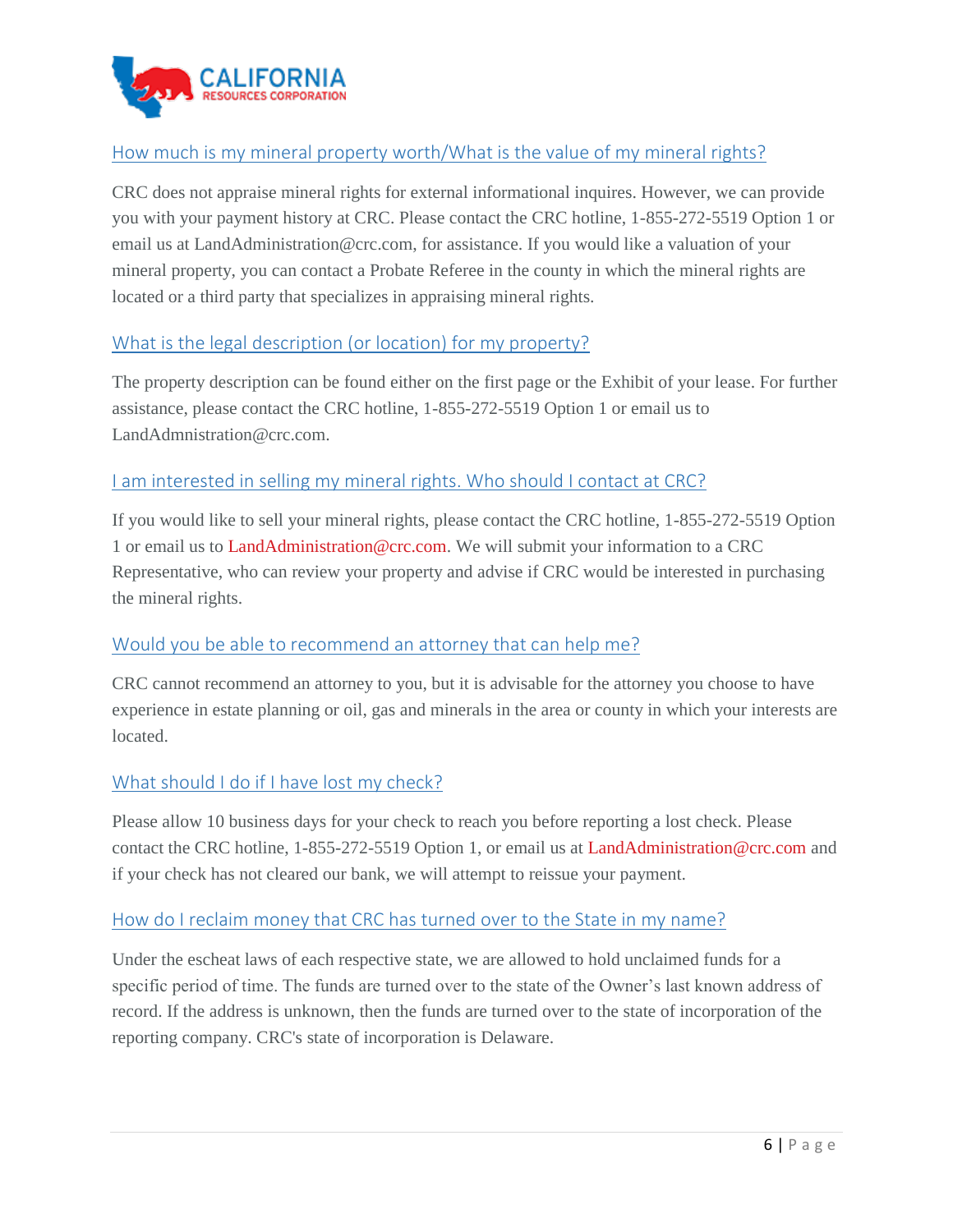

The reclamation process will be between the claimant and the state holding the money. If contacted by a specific State, follow the directions provided by that state. If contacted by someone other than the State, please be careful. Some 'finders' charge a fee or a percentage of the amount recovered. You can search for unclaimed property yourself. There are no fees and no time limit on reclaiming or filing a claim. The majority of states have unclaimed property web sites. You can search for your name and print claim forms from these sites. Begin your search by state name, then state government. For example, the California State Controller's Office is the agency for the State of California. For some states, it is the Treasurer's office or Department of Revenue. Or, [www.unclaimed.org/](https://www.unclaimed.org/) maintains a national database of unclaimed property records of participating states; however, not all states participate in this database. Write to the state of residence or past residences and request a search be performed for you. All states have an unclaimed property department. For an accurate search, you should provide as much information as possible. Include your full name, social security number, and how you may be reached.

Remember, once you have reclaimed your funds, please contact the CRC hotline, 1-855-272-5519 Option 1, or email us at [LandAdministration@crc.com](mailto:LandAdministration@crc.com) if you think there is a possibility we may be holding additional funds in your name.

# \*Royalty Owners\*

## <span id="page-6-1"></span><span id="page-6-0"></span>What is a Royalty Owner?

A Royalty Owner, including Overriding Royalty and Working Interest Owners for purposes herein, is an individual, business or government entity who has an interest in one or more of CRC's producing wells. This includes Tidelands and Long Beach Unit owners.

## <span id="page-6-2"></span>What is a Division Order?

A Division Order verifies your ownership interest in the listed property. It also obtains an acknowledgement from you that you are the interest owner of the listed property and agree with the information presented on the Division Order. Please review the Division Order, sign it, and mail it back to CRC in the pre-paid envelope provided. For further assistance, please contact the CRC hotline, 1-855-272-5519 Option 1 or email us at [LandAdiministration@crc.com.](mailto:LandAdiministration@crc.com)

## <span id="page-6-3"></span>How do I obtain copies of my Division Order?

Please contact the CRC hotline, 1-855-272-5519 Option 1 or email us at [LandAdiministration@crc.com.](mailto:LandAdiministration@crc.com)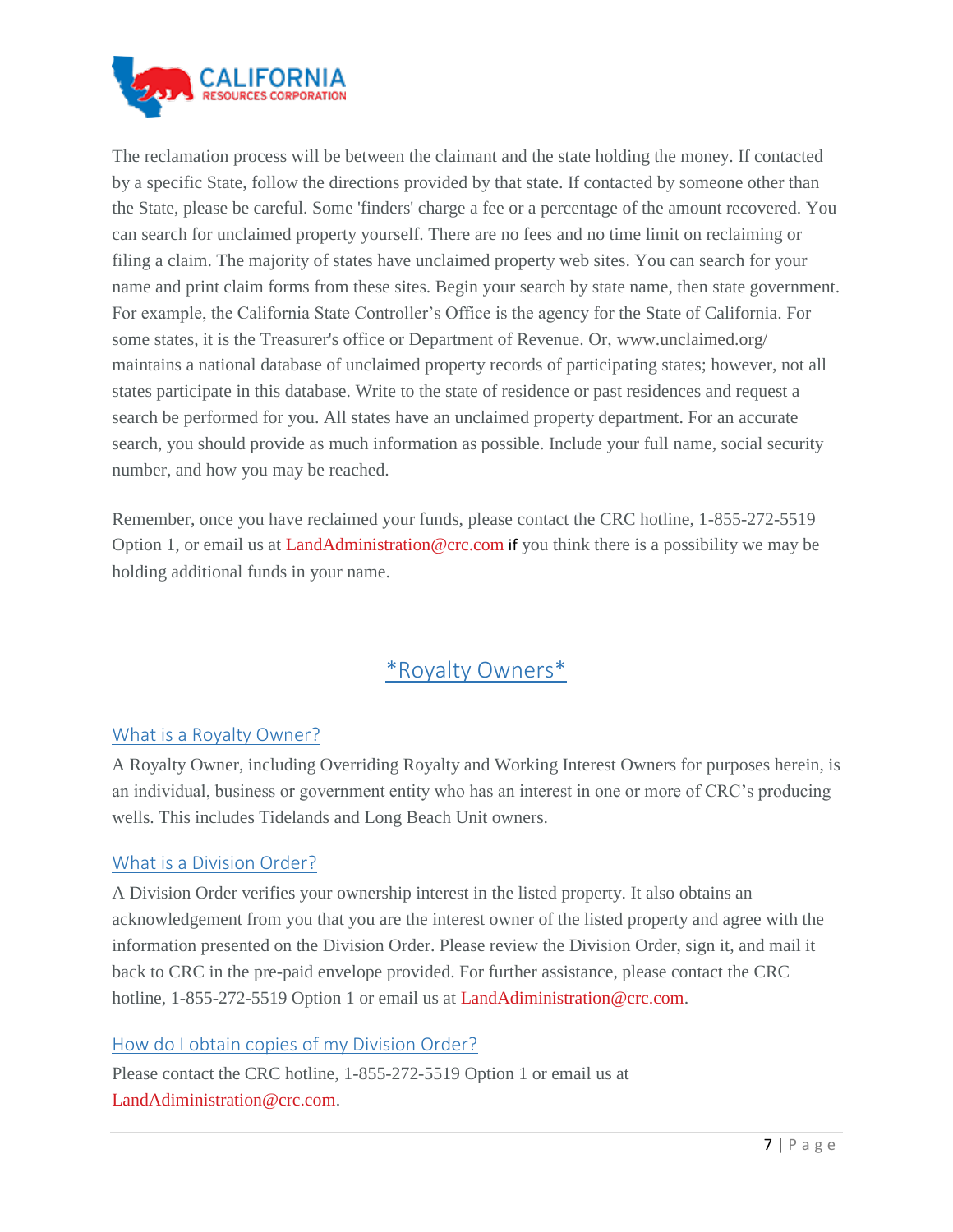

## <span id="page-7-0"></span>What is a Transfer Order?

A Transfer Order identifies and acknowledges a transfer of ownership interest in the listed property. Please review the Transfer Order, sign it, and mail it back to CRC in the pre-paid envelope provided. For further assistance, please contact the CRC hotline, 1-855-272-5519 Option 1 or email us at [LandAdiministration@crc.com.](mailto:LandAdiministration@crc.com)

#### <span id="page-7-1"></span>When are payments mailed out?

Payments are mailed/deposited on the 25th of each month, or the next business day if the 25th falls on a weekend or holiday. If you have not received your payment by the tenth business day from the date the payments were mailed/deposited, please contact the CRC hotline, 1-855-272-5519 Option 3 or email us to [OwnerRelationsHelpDesk@crc.com.](mailto:OwnerRelationsHelpDesk@crc.com.)

Please be advised that banks will not deposit checks past the stale date (90 days from the date of your check). If after 90 days you have not deposited your check, please return the check to CRC and we will void it and reissue a new check to you.

To report a lost, stolen or stale dated check, please contact the CRC hotline, 1-855-272-5519 Option 3 or email us to [OwnerRelationsHelpDesk@crc.com.](mailto:OwnerRelationsHelpDesk@crc.com.)

## <span id="page-7-2"></span>Why did I not receive my Royalty check this month?

It is CRC's policy to issue a payment once an account has accumulated \$100.00 of production proceeds by CRC Company Number. If an account balance is less than \$100.00, a payment will be issued when the account balance reaches \$100.00, except for Long Beach Unit and Tidelands Unit Working Interest Owners where the minimum threshold is \$25.00. Payments to Net Profit Interest Owners do not have a minimum threshold.

#### <span id="page-7-3"></span>How do I determine my account balance?

Please contact the CRC hotline, 1-855-272-5519 Option 3 or [OwnerRelationsHelpDesk@crc.com](mailto:OwnerRelationsHelpDesk@crc.com.) Where a CRC representative will need to verify the account information with you before we can provide this information.

## <span id="page-7-4"></span>What does it mean when my owner account is in negative? Do I owe CRC money?

If you are a Working Interest Owner, then this usually means that the expenses of operating the well and the taxes associated with the well have exceeded the revenue being produced from the well. If you are a Royalty Interest Owner or an Overriding Royalty Interest (ORRI) Owner, then this usually means that taxes were applied to your owner account, (e.g., Ad Valorem Tax), and the taxes were more than the revenue. Example – CRC applies Ad Valorem Taxes to Owner Accounts twice a year, so six months of Ad Valorem Taxes will appear with one month of revenue.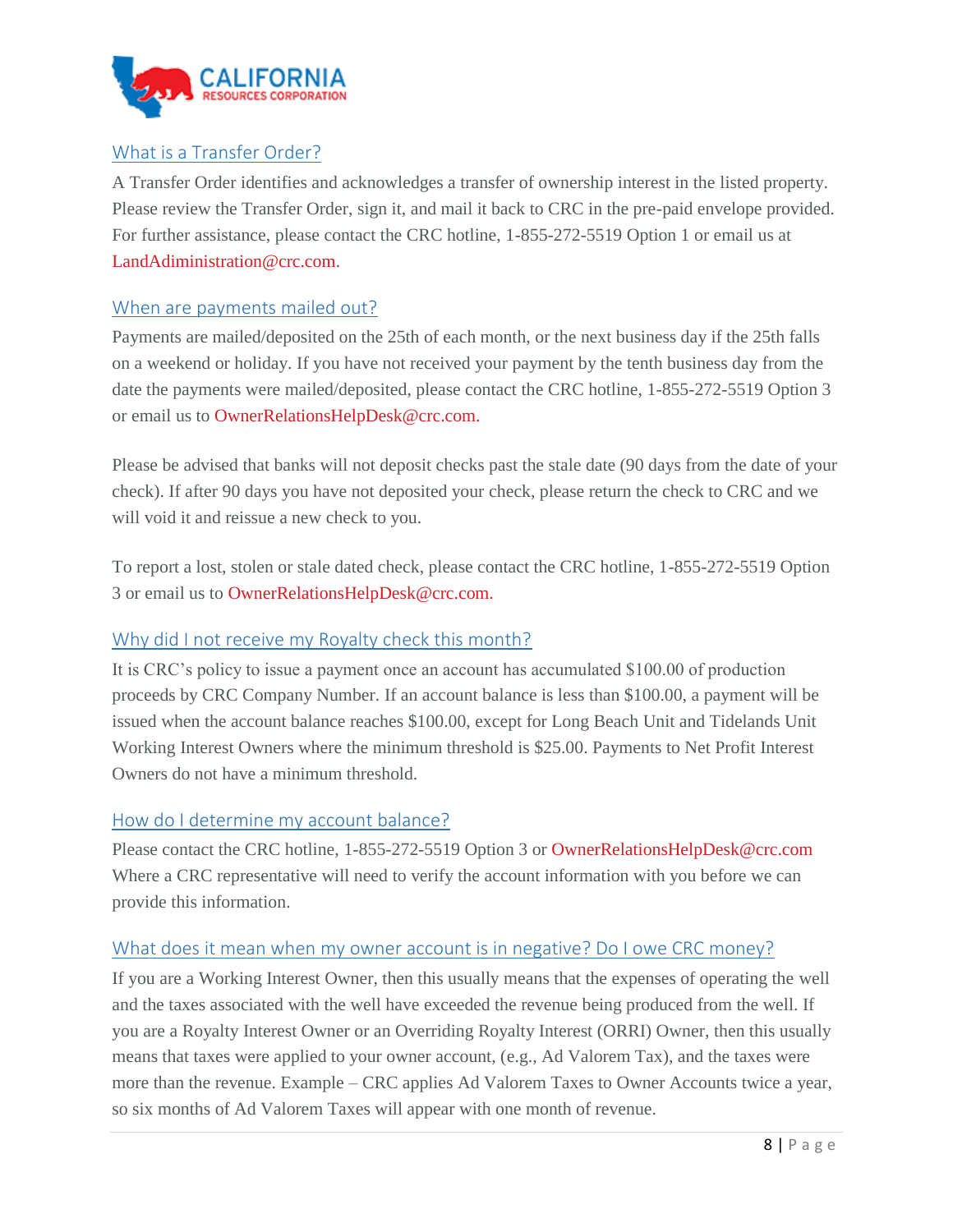

<span id="page-8-0"></span>How do I obtain copies of my Form 1099-MISC, Oil & Gas Revenue Detail Statements, and/or Working Interest Expense Reports?

This information can be accessed in your [www.crcroyalty.com](https://www.crcroyalty.com/) account by viewing the items under the Reports by Owner No. section of the website.

## <span id="page-8-1"></span>I received a Notice of Unclaimed Property from CRC, how do I claim it?

Please contact the CRC hotline, 1-855-272-5519 Option 1 or email [LandAdiministration@crc.com](mailto:LandAdiministration@crc.com) to start the process of claiming the funds before being escheated.

## <span id="page-8-2"></span>I received a document in the mail for unclaimed property for a relative of mine. How do I claim this money?

Please refer to CRC's Transfer Instructions and Requirements document. CRC makes interest payments to the owners of the real property. In order to release any funds to you, you will need to provide CRC with the appropriate transfer of ownership documentation. Contact the CRC hotline, 1- 855-272-5519 Option 1 or [LandAdiministration@crc.com.](mailto:LandAdiministration@crc.com) Once you have provided the appropriate transfer of ownership documents, CRC will transfer the ownership interest to your account and release the funds to you.

## <span id="page-8-3"></span>I have moved and forgot to notify CRC, until I received a document from the state regarding unclaimed property. How do I claim this money?

Please contact the CRC hotline, 1-855-272-5519 Option 1 or email [LandAdiministration@crc.com](mailto:LandAdiministration@crc.com) to check if your owner account has been placed in suspense for an unknown address or returned check. If so, CRC will send you a [Change of Address Form](http://www.crc.com/images/documents/interestowners/Change-of-Address-Form.pdf) then, completely fill out this and return back to CRC so we can update your address in our system and place your owner account back in PAY status. If your owner account is not in suspense, then we will need to research your owner account to determine if any additional documentation will be required.

## <span id="page-8-4"></span>What do I need to do if I received a B-Notice?

Please respond to CRC by following the instructions on the B-Notice you received.

## <span id="page-8-5"></span>How do I begin the process of addressing funds in Suspense?

\*Please respond to CRC by following the instructions on the B-Notice you received.

For funds that are in Suspense due to Transfer (SUSP/TF), please provide the appropriate transfer documents as listed on CRC's Transfer Instructions and Requirements document, found in the My Account Tab of this website, and contact the CRC hotline, 1-855-272-5519 Option 1 or email [LandAdministration@crc.com](mailto:LandAdministration@crc.com) regarding any necessary forms to be completed.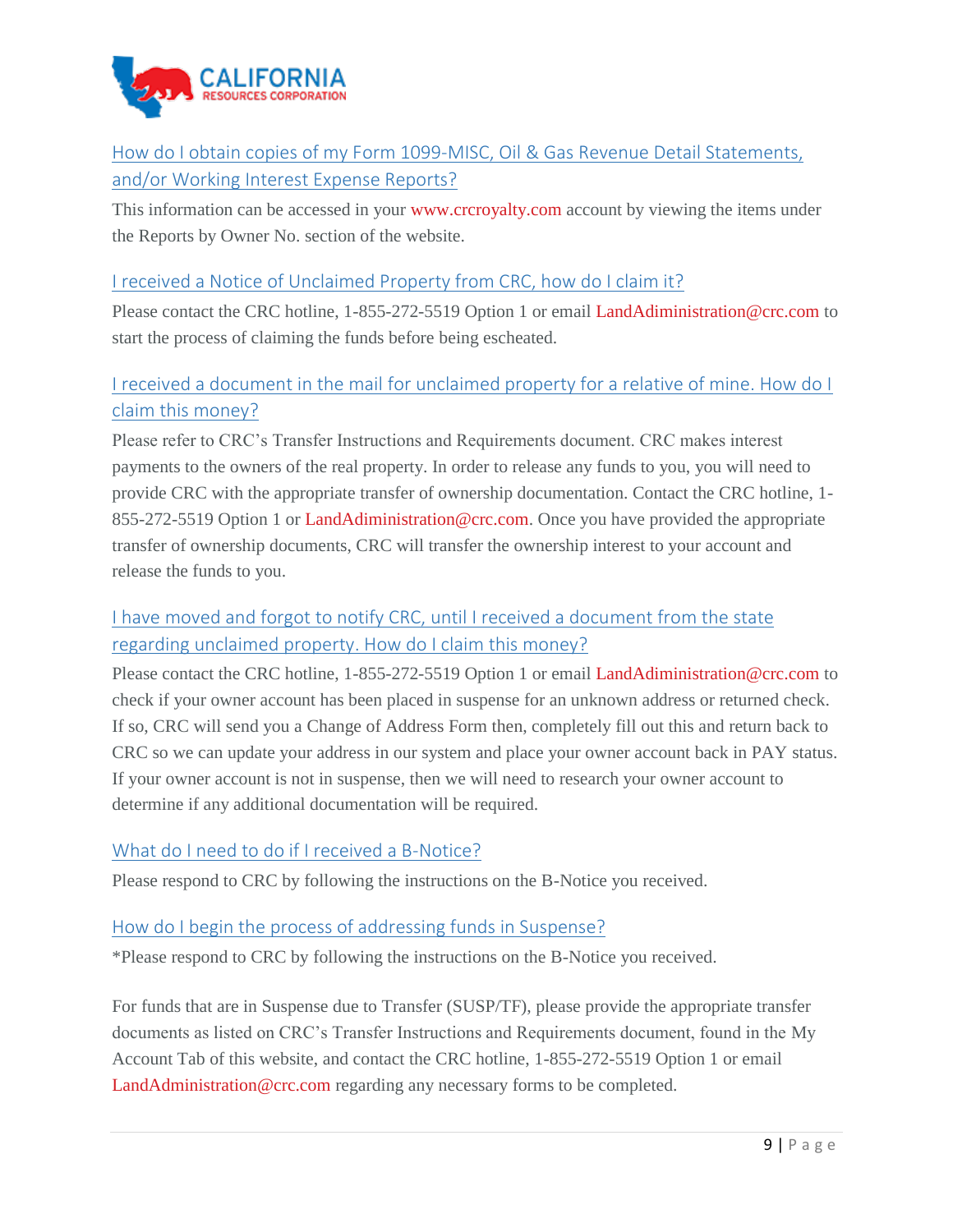

For funds that are in Suspense due to Address Unknown (SUSP/AU), please submit a completed Change of Address form, found in the My Account Tab of this website to LandAdministration@crc.com, via fax at 661-621-6372, or via mail to:

#### **California Resources Corporation**

Attn: Land Administration 11109 River Run Blvd. Bakersfield, CA 93311

For funds in Suspense due to a Check Returned (SUSP/CR), please provide a completed [Change of](http://www.crc.com/images/documents/interestowners/Change-of-Address-Form.pdf)  [Address](http://www.crc.com/images/documents/interestowners/Change-of-Address-Form.pdf) form, found in the My Account Tab of this website to [LandAdministration@crc.com,](mailto:LandAdministration@crc.com) or via mail to:

#### **California Resources Corporation**

Attn: Land Administration 11109 River Run Blvd. Bakersfield, CA 93311

For funds in Suspense due to Unknown (SUSP/UN), please provide the appropriate transfer documents as listed on CRC's [Transfer Instructions and Requirements](http://www.crc.com/images/documents/interestowners/Transfer-Instructions-and-Requirements.pdf) document, found in the My Account Tab of this website. To verify ownership contact the CRC hotline at 1-855-272-5519 Option 1 or email [LandAdministration@crc.com](mailto:LandAdministration@crc.com) regarding any necessary forms to be completed. \*Note – Funds in suspense due to transfer, title requirement or unknown suspense will be asked to provide a signed Indemnity Agreement.

For funds in Suspense due to Death (SUSP/DD), please provide the appropriate transfer documents as listed on CRC's [Transfer Instructions and Requirements](http://www.crc.com/images/documents/interestowners/Transfer-Instructions-and-Requirements.pdf) document, found in the My Account Tab of this website. To verify ownership contact the CRC hotline at 1-855-272-5519 Option 1 or email [LandAdministration@crc.com](mailto:LandAdministration@crc.com) regarding any necessary forms to be completed

## <span id="page-9-0"></span>How is my Net Revenue Interest (NRI) calculated?

(Owner's Acreage/Total Acreage) x (Owner's Interest in Owner's Acreage) x (Royalty Interest) = Owner's NRI

For Example: If a well is producing from 80 acres, your Lease covers 40 of those acres, you own 50% of the mineral rights on those 40 acres, and the royalty interest negotiated in your Oil, Gas and Mineral Lease is a 1/8 royalty interest, then your NRI calculation will look like the following:

 $(40 \text{ acres}/80 \text{ acres}) \times (50\%) \times (1/8) = 0.03125000$